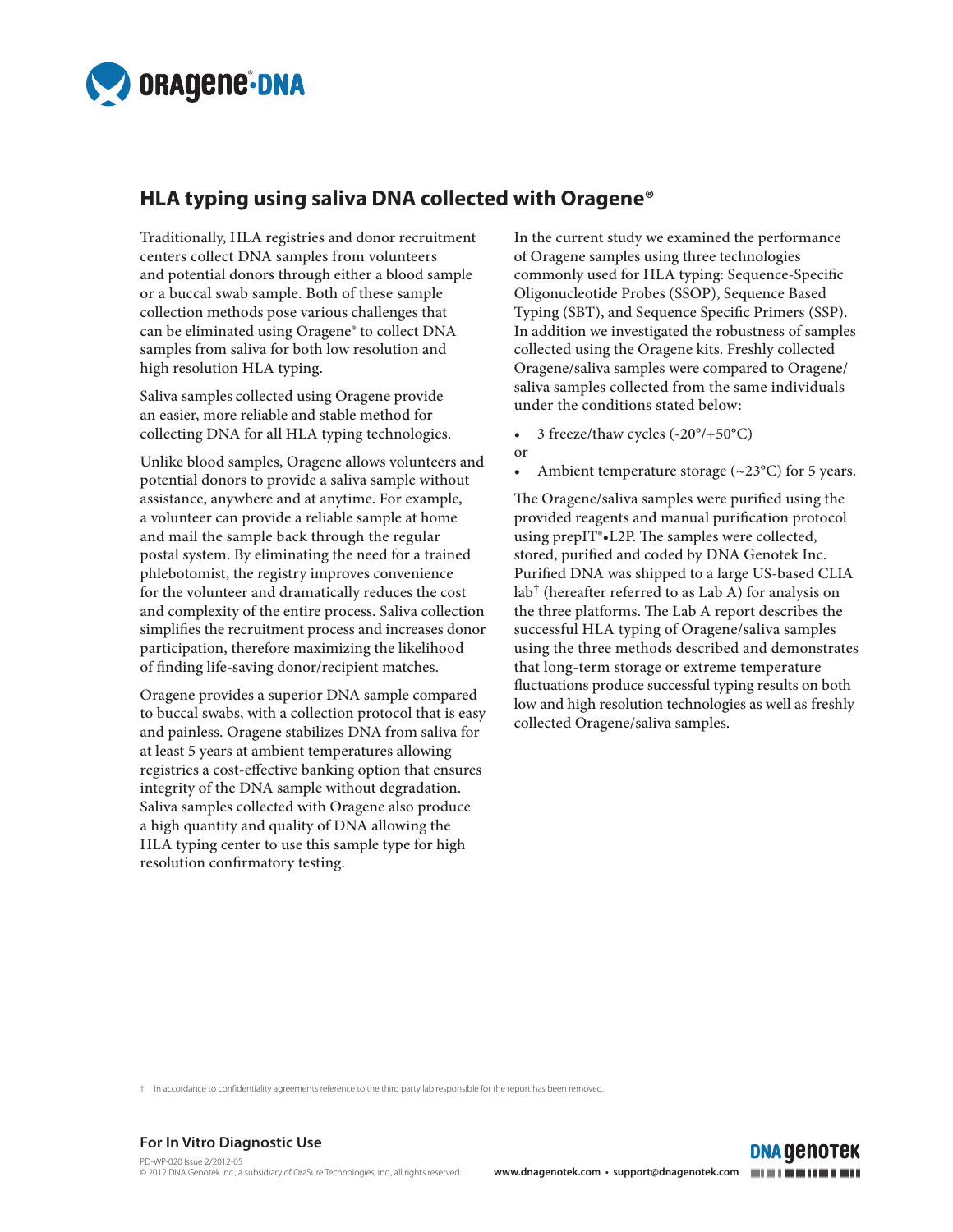# **DNA Genotek sample study Oragene HLA validation**

With input from DNA Genotek where specified 07/19/10

## **Purpose**

LAB A received DNA samples purified from Oragene collected saliva samples (DNA Genotek). Three different variations of this sample type from five different donors were sent. LAB A also included two in-house control donor samples in the form of buccal swabs. The purpose of this study was to determine the viability of performing HLA testing on Oragene collected saliva samples using the established testing procedures of LAB A's Testing Division.

#### **Procedure**

Samples from five different donors were sent. The five donors were labeled HOG1, HOG2, HOG3, HOG4, and HOG5. For each donor, three variations of the Oragene collected sample type was received. All sample type variations arrived as extracted DNA. To these samples, LAB A added two internal buccal swab controls; QC22 and QC13. Full sample listing is as follows:

| <b>Sample</b> | Sample type                                                          |
|---------------|----------------------------------------------------------------------|
| HOG'tt'A      | Oragene sample                                                       |
| HOG'tt'B      | Oragene sample stored at room<br>temperature for over 5 years        |
| HOG'tt'C      | Oragene sample subjected to 3 freeze<br>(-20°C) / thaw (50°C) cycles |
| OC22          | <b>Buccal control</b>                                                |
| 13            | <b>Buccal control</b>                                                |

*Note: Information in this table provided by DNA Genotek.*

First, the two buccal controls were extracted using Qiagen spin columns from Qiagen's blood mini kit. Once this extraction was complete, the DNA concentrations of all samples were measured using a NanoDrop spectrophotometer:

# **Initial concentrations**

| <b>Sample</b>    | ng/µL  | 260/280 |
|------------------|--------|---------|
| HOG1A            | 137.30 | 1.73    |
| HOG1B            | 171.14 | 1.85    |
| HOG1C            | 209.11 | 1.93    |
| HOG2A            | 143.80 | 1.67    |
| HOG2B            | 52.41  | 1.81    |
| HOG2C            | 134.89 | 1.71    |
| HOG3A            | 180.38 | 1.89    |
| HOG3B            | 110.85 | 1.85    |
| HOG3C            | 226.34 | 1.88    |
| HOG4A            | 143.66 | 1.76    |
| HOG4B            | 106.90 | 1.85    |
| HOG4C            | 207.06 | 1.83    |
| HOG5A            | 219.69 | 1.82    |
| HOG5B            | 185.04 | 1.92    |
| HOG5C            | 349.53 | 1.89    |
| QC <sub>22</sub> | 14.36  | 1.69    |
| QC13             | 13.03  | 1.81    |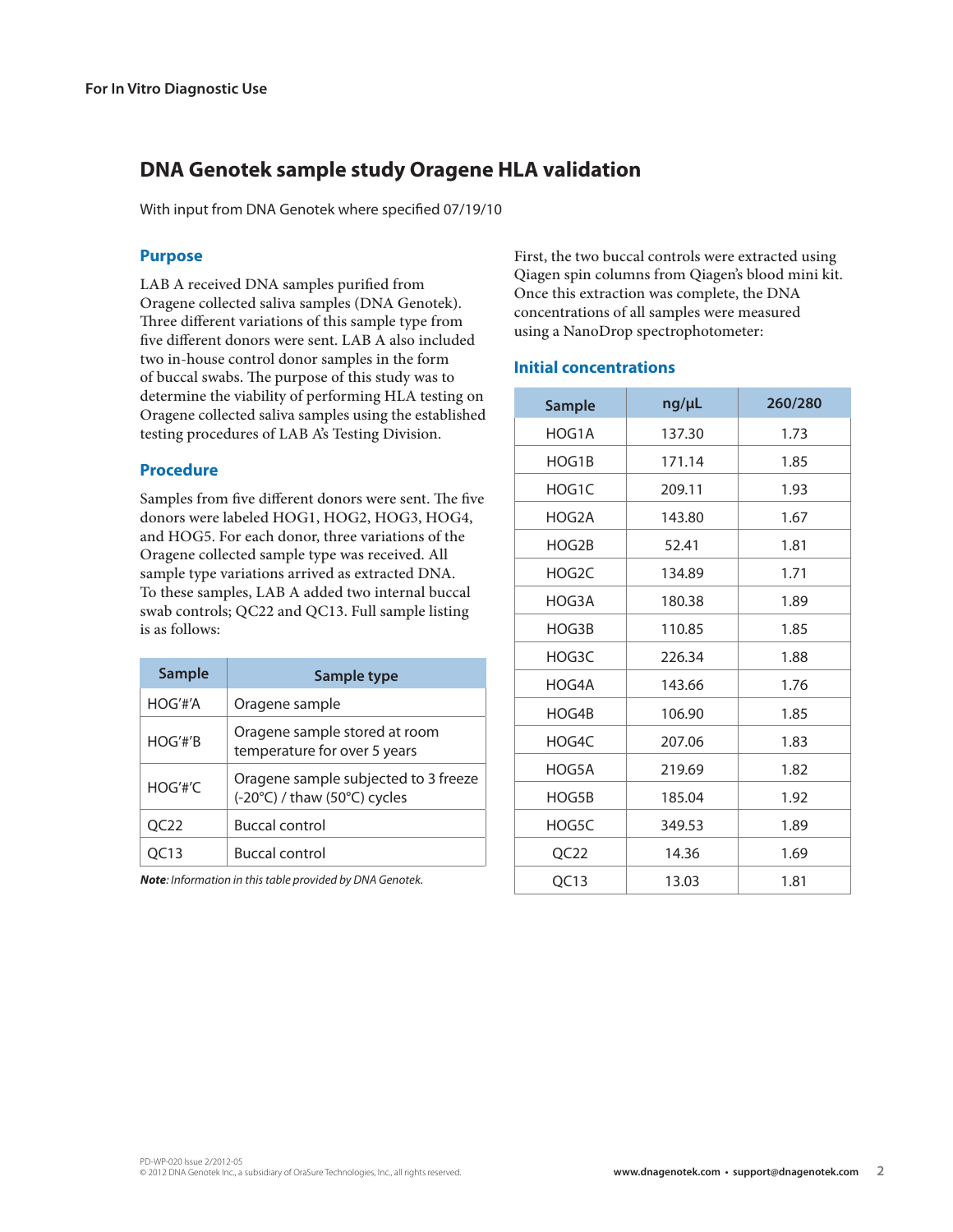HLA testing was performed on all samples using three different methods. For all methods, the HLA-A, HLA-B, and HLA-DRB1 regions were typed. First, SSOP testing was performed using LAB A's in-house methodology and established procedures. Next, SBT was performed. Sequencing was done for all three loci using kits manufactured by Celera Diagnostics, and distributed by Abbott Molecular. EPG's were generated using ABI genetic analyzers and read using Assign 3.5+ software from Conexio Genomics. Finally, SSP testing was performed on all samples for a single HLA-B allele using Invitrogen SSP kits. All results were based on the IMGT 2.24 database.

Results from all testing methods were compiled and checked for concordance. Finally, raw data was analyzed for quality differences between the three variations of the Oragene collected saliva samples.

#### **Results**

After SSOP testing was completed, all typings were recorded and checked for concordance between the sample types of the different donors. The SSOP typings are as follows:

| <b>Sample</b>    | <b>HLA-A</b> | <b>HLA-A</b>      | HLA-B | HLA-B   | <b>HLA-DRB1</b> | <b>HLA-DRB1</b> |
|------------------|--------------|-------------------|-------|---------|-----------------|-----------------|
| HOG1A            | 02:XX        | 23:XX             | 39:XX | 49:0101 | 11:01           | 11:04           |
| HOG1B            | 02:XX        | 23:XX             | 39:XX | 49:0101 | 11:01           | 11:04           |
| HOG1C            | 02:XX        | 23:XX             | 39:XX | 49:0101 | 11:01           | 11:04           |
| HOG2A            | 24:XX        | 68:XX             | 07:XX | 27:XX   | 03:01           | 15:01           |
| HOG2B            | 24:XX        | 68:XX             | 07:XX | 27:XX   | 03:01           | 15:01           |
| HOG2C            | 24:XX        | 68:XX             | 07:XX | 27:XX   | 03:01           | 15:01           |
| HOG3A            | 01:XX        | 02:XX             | 08:XX | 39:XX   | 01:01           | 03:01           |
| HOG3B            | 01:XX        | 02:XX             | 08:XX | 39:XX   | 01:01           | 03:01           |
| HOG3C            | 01:XX        | 02:XX             | 08:XX | 39:XX   | 01:01           | 03:01           |
| HOG4A            | 02:XX        |                   | 15:XX | 44:XX   | 04:01           | 12:DUKV         |
| HOG4B            | 02:XX        |                   | 15:XX | 44:XX   | 04:01           | 12:DUKV         |
| HOG4C            | 02:XX        | $\qquad \qquad -$ | 15:XX | 44:XX   | 04:01           | 12:DUKV         |
| HOG5A            | 03:XX        | 33:XX             | 07:XX | 14:XX   | 01:02           | 15:01           |
| HOG5B            | 03:XX        | 33:XX             | 07:XX | 14:XX   | 01:02           | 15:01           |
| HOG5C            | 03:XX        | 33:XX             | 07:XX | 14:XX   | 01:02           | 15:01           |
| QC <sub>22</sub> | 02:XX        |                   | 44:XX | 57:XX   | 07:01           | 11:01           |
| QC13             | 02:XX        | 03:XX             | 07:XX | 27:XX   | 08:01           | 15:01           |

### *SSOP results*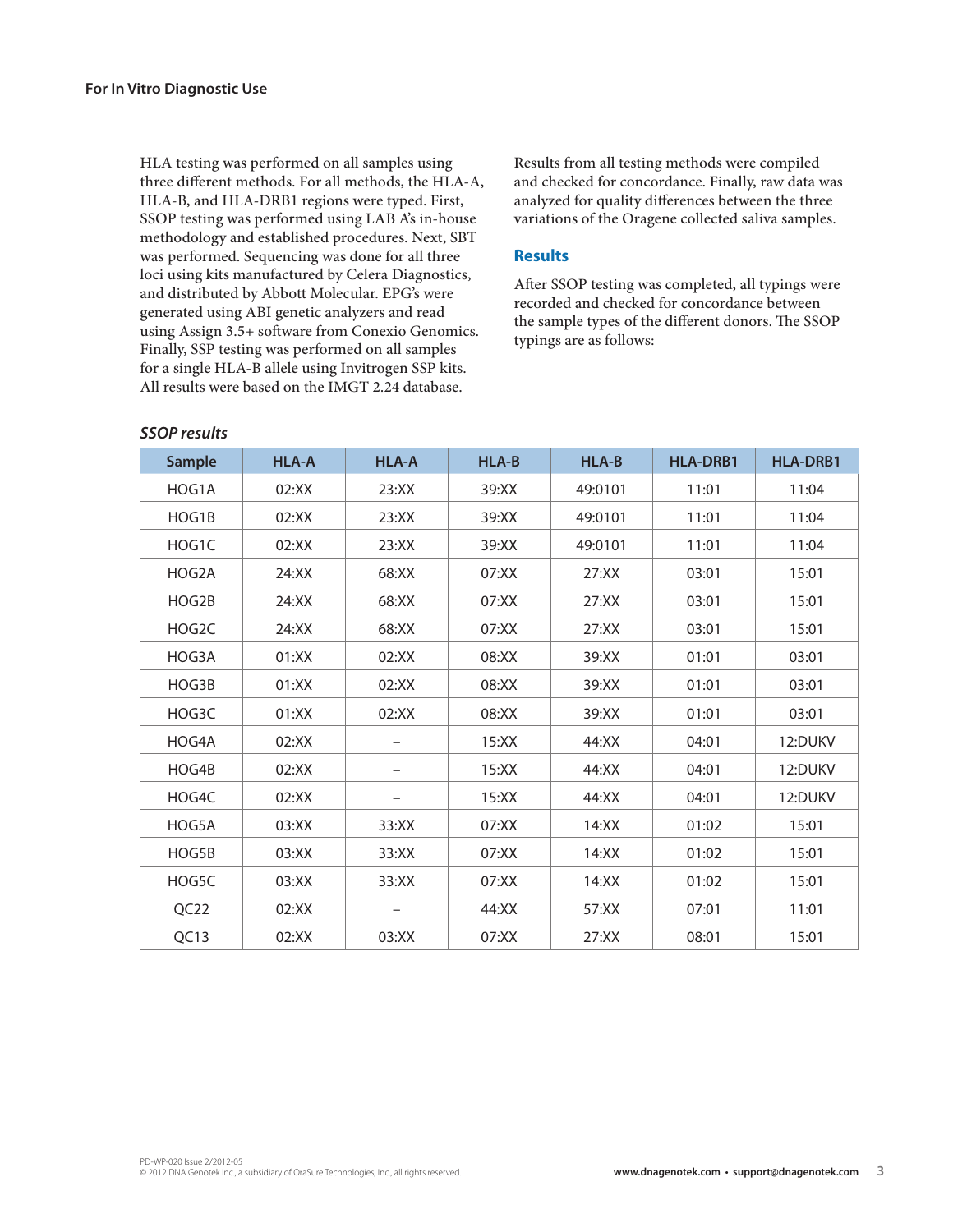Data quality for all samples was very good. The dot intensity from positive reactions was clear for all Oragene collected saliva samples. Typings were obtained for all samples.

Once SBT testing was completed, all typings were recorded and checked for concordance between the sample types of the different donors. The SBT typings are as follows:

## *SBT results*

| <b>Sample</b> | <b>HLA-A</b> | <b>HLA-A</b> | <b>HLA-B</b> | <b>HLA-B</b>         | <b>HLA-DRB1</b> | <b>HLA-DRB1</b> |
|---------------|--------------|--------------|--------------|----------------------|-----------------|-----------------|
| HOG1A         | 02:CEZE      | 23:BRXU      | 39:DAUV      | 49:BAXH              | 11:BCP          | 11:04           |
| HOG1B         | 02:CEZE      | 23:BRXU      | 39:DAUV      | 49:BAXH              | 11:BCP          | 11:04           |
| HOG1C         | 02:CEZE      | 23:BRXU      | 39:DAUV      | 49:BAXH              | 11:BCP          | 11:04           |
| HOG2A         | 24:BSMU      | 68:BDDJ      | 07:ANVB      | 27:EKN               | 03:01           | 15:01           |
| HOG2B         | 24:BSMU      | 68:BDDJ      | 07:ANVB      | 27:EKN               | 03:01           | 15:01           |
| HOG2C         | 24:BSMU      | 68:BDDJ      | 07:ANVB      | 27:EKN               | 03:01           | 15:01           |
| HOG3A         | 01:CENZ      | 02:CCCZ      | $08:TM^+$    | 39:BZDK <sup>+</sup> | 01:AH           | 03:01           |
| HOG3B         | 01:CENZ      | 02:CCCZ      | 08:01        | 39:BMFM              | 01:AH           | 03:01           |
| HOG3C         | 01:CENZ      | 02:CCCZ      | No type      | No type              | 01:AH           | 03:01           |
| HOG4A         | 02:ANGA      |              | 15:CTFG      | 44:CTFF              | 04:01           | 12:DUKV         |
| HOG4B         | 02:ANGA      |              | 15:CTFG      | 44:CTFF              | 04:01           | 12:DUKV         |
| HOG4C         | 02:ANGA      |              | 15:CTFG      | 44:CTFF              | 04:01           | 12:DUKV         |
| HOG5A         | 03:XKS       | 33:01        | 07:ANVB      | 14:02                | 01:02           | 15:01           |
| HOG5B         | 03:XKS       | 33:01        | 07:ANVB      | 14:02                | 01:02           | 15:01           |
| HOG5C         | 03:XKS       | 33:01        | 07:ANVB      | 14:02                | 01:02           | 15:01           |
| QC22          | 02:ANGA      |              | 44:AMUT      | 57:01                | 07:01           | 11:BCP          |
| QC13          | 02:ANGA      | 03:XKS       | 07:DEZW      | 27:EHNR              | 08:01           | 15:01           |

*† HARP failed.*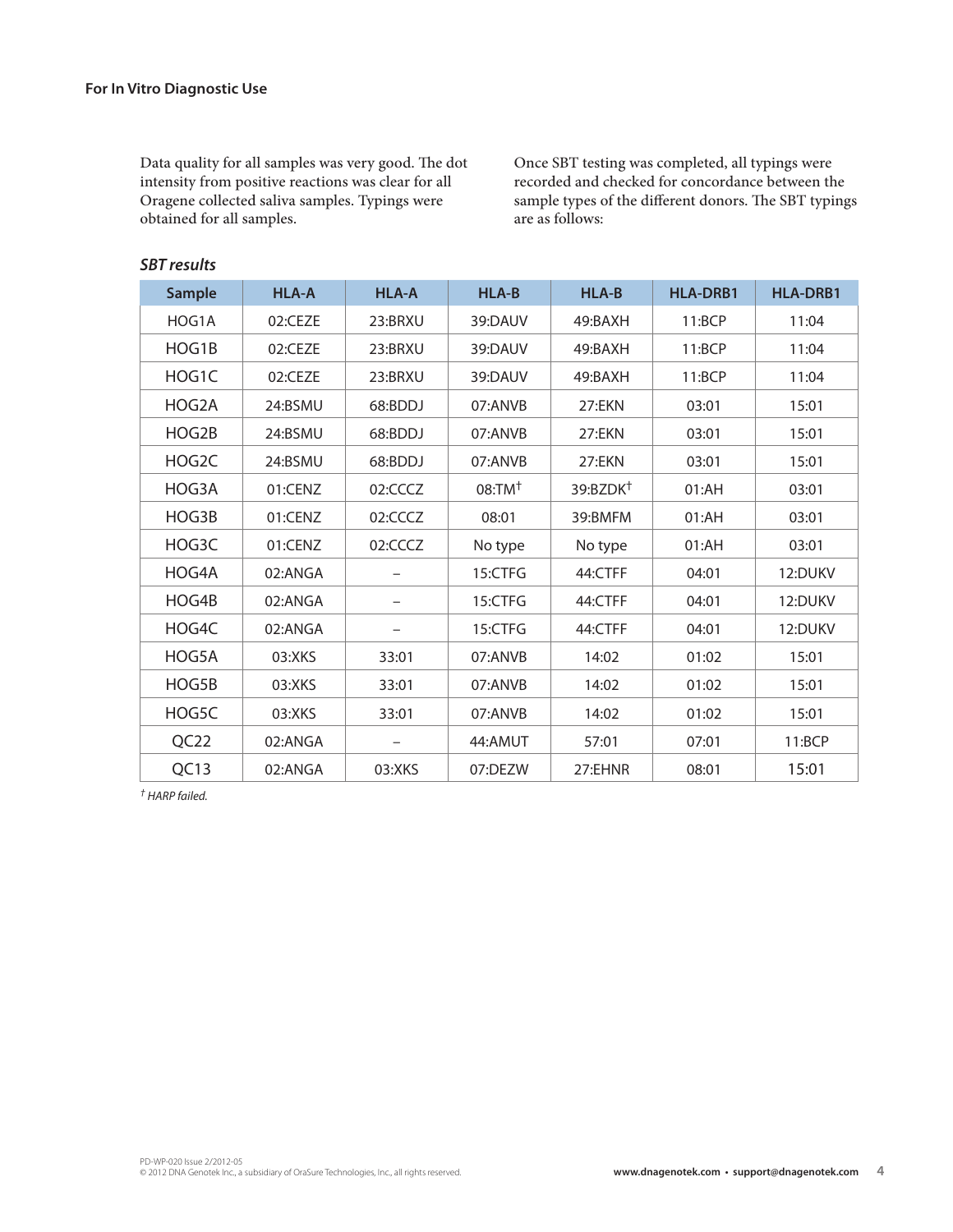For the HLA-A and HLA-B loci, exons 2, 3, and 4 were sequenced in the forward and reverse direction. For the DRB1 region, exon 2 was sequenced in the forward and reverse direction. For some donors, Heterozygous Ambiguity Resolution Primers (HARPs) were used to sequence a single allele in samples with cis/trans ambiguities. The data quality for all reactions could best be expressed through

assigned base call scores (BCS) for each sample. The Assign software gives each sample and HARP a BCS based on the average signal intensity, signal to noise ratio, alignment, and peak characteristics. These scores are between 0 and 100 with 100 being the best quality. The BCS of each sample and corresponding HARPs are as follows:

| <b>Sample</b>    | <b>HLA-A</b> | <b>HARP</b> | <b>HLA-B</b> | <b>HARP</b> | <b>HLA-DRB1</b> | <b>Group 2</b> | <b>HARP</b> |
|------------------|--------------|-------------|--------------|-------------|-----------------|----------------|-------------|
| HOG1A            | 87.413625    | 43.176211   | 85.261557    |             | 85.590717       |                | 42.53158    |
| HOG1B            | 86.540146    | 42.709251   | 80.976886    |             | 81.223629       |                | 42.52105    |
| HOG1C            | 86.951338    | 43.797357   | 84.380779    |             | 85.945148       |                | 42.04211    |
| HOG2A            | 87.420925    |             | 85.972019    | 43.165217   | 79.662447       | 84.763713      |             |
| HOG2B            | 87.087591    |             | 86.006083    | 43.130435   | 79.126582       | 80.64557       |             |
| HOG2C            | 87.519465    |             | 85.07056     | 42.843478   | 86.059072       | 86.092827      |             |
| HOG3A            | 86.051095    |             | 83.690998    | $\mathbf 0$ | 81.485232       | 85.227848      |             |
| HOG3B            | 86.332117    |             | 84.913625    | 29.725664   | 82.160338       | 85.118143      |             |
| HOG3C            | 86.53163     |             | 16.305147    | $\mathbf 0$ | 84.616034       | 87.172996      |             |
| HOG4A            | 89.190998    |             | 68.391727    | 30.360947   | 87.56962        | 81.860759      |             |
| HOG4B            | 89.473236    |             | 86.104623    | 42.805882   | 81.320675       | 86.008439      |             |
| HOG4C            | 89.20073     |             | 86.187348    | 42.882353   | 80.400844       | 85.303797      |             |
| HOG5A            | 86.541363    |             | 84.585158    | 42.327511   | 86.151899       | 82.835443      |             |
| HOG5B            | 87.153285    |             | 83.718978    | 41.148472   | 79.64135        | 84.493671      |             |
| HOG5C            | 86.80292     |             | 81.363747    | 37.495652   | 85.021097       | 85.755274      |             |
| QC <sub>22</sub> | 88.875912    |             | 80.998783    |             | 85.409283       | 83.417722      |             |
| QC13             | 85.675182    | 43.806167   | 85.762774    |             | 71.85654        | 85.561181      |             |

# *SBT BCS*